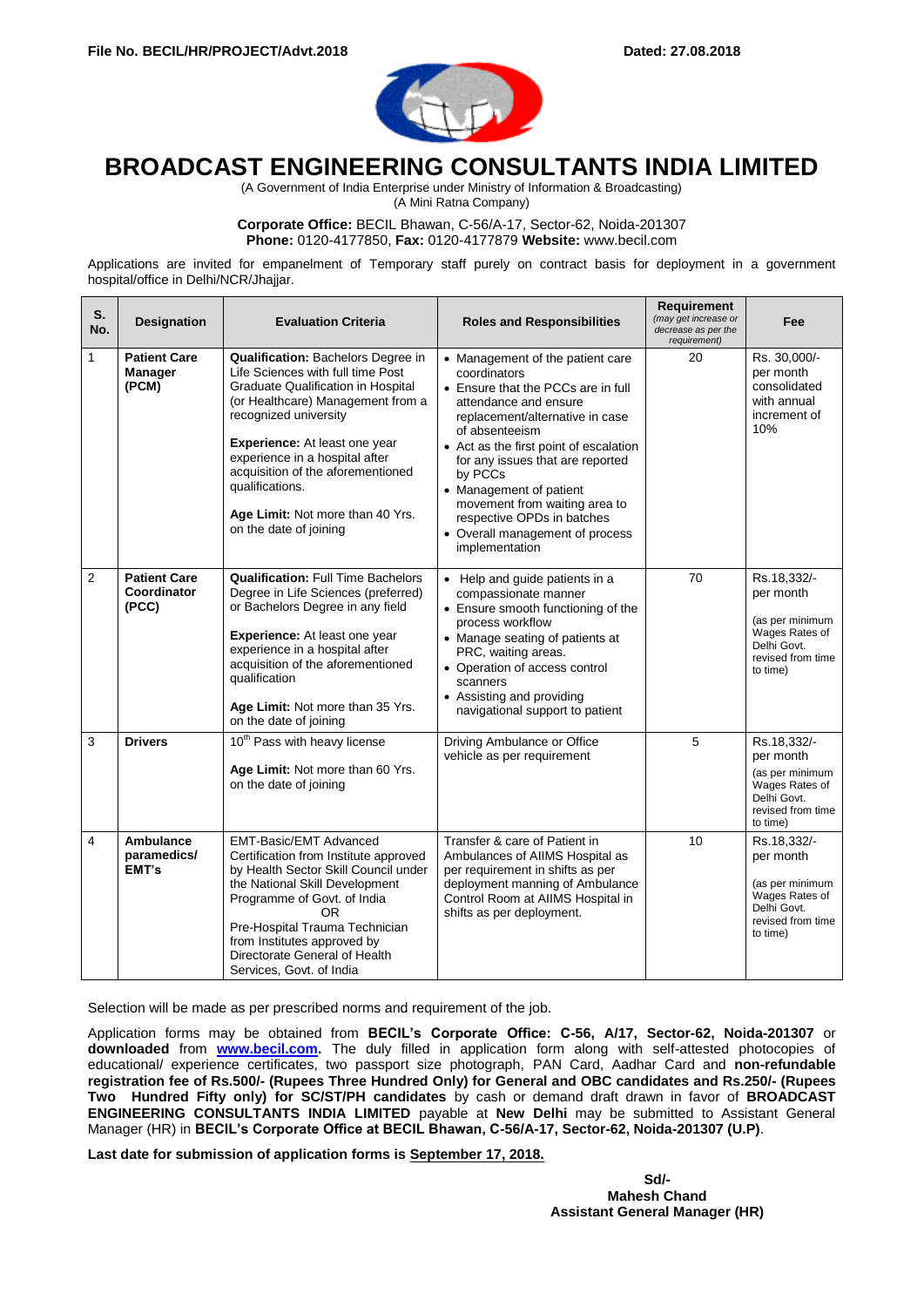**For office Use: Reg. No. \_\_\_\_\_\_\_\_\_\_\_\_\_ Dated: \_\_\_\_\_\_\_\_\_\_\_\_\_\_\_ Fee: \_\_\_\_\_\_\_\_\_\_\_\_\_**

|    | <b>BROADCAST ENGINEERING CONSULTANTS INDIA LTD</b><br>(A Govt. of India Enterprise)<br>Head Office: 14-B, Ring Road, I.P. Estate, New Delhi-110002<br>Tel: +91(11) 23378823-25, Fax No. +91(11) 23379885<br>Corporate Office: BECIL Bhawan, C-56, A/17, Sector-62, Noida - 201307 Uttar Pradesh<br>Tel: 0120-4177850 Fax: 0120-4177879 | Please attach<br>recent<br>passport size<br>photograph |
|----|----------------------------------------------------------------------------------------------------------------------------------------------------------------------------------------------------------------------------------------------------------------------------------------------------------------------------------------|--------------------------------------------------------|
|    | (REGISTRATION FORM)                                                                                                                                                                                                                                                                                                                    |                                                        |
|    | (Imp: Please read the details on prescribed educational, professional as well as experience requirements for the various professionals before filling in the form)                                                                                                                                                                     |                                                        |
| 1. |                                                                                                                                                                                                                                                                                                                                        |                                                        |
|    |                                                                                                                                                                                                                                                                                                                                        |                                                        |
| 2. | Name - Mr. / Mrs. / Miss. (Please tick the appropriate)                                                                                                                                                                                                                                                                                |                                                        |
|    | <b>First Name</b><br><b>Middle Name</b><br><b>Last Name</b>                                                                                                                                                                                                                                                                            |                                                        |
|    |                                                                                                                                                                                                                                                                                                                                        |                                                        |
| 3. | Father's/Husband's Name (Please tick the appropriate):                                                                                                                                                                                                                                                                                 |                                                        |
|    |                                                                                                                                                                                                                                                                                                                                        |                                                        |
| 4. | Date of Birth:<br>Year<br>5. AGE: <b>ACCREEDITION</b><br>Day<br><b>Month</b>                                                                                                                                                                                                                                                           |                                                        |
| 6. | PAN No. (compulsory)                                                                                                                                                                                                                                                                                                                   |                                                        |
|    |                                                                                                                                                                                                                                                                                                                                        |                                                        |
| 7. | Aadhar No. (compulsory)                                                                                                                                                                                                                                                                                                                |                                                        |
| 8. | PH<br><b>OBC</b><br><b>SC/ST</b><br>Category:<br><b>Others</b><br>General                                                                                                                                                                                                                                                              |                                                        |
|    |                                                                                                                                                                                                                                                                                                                                        |                                                        |
| 9. | <b>Unmarried</b><br><b>Marital Status:</b><br><b>Married</b>                                                                                                                                                                                                                                                                           |                                                        |
|    | 10. Nationality:<br>11. Religion:                                                                                                                                                                                                                                                                                                      |                                                        |
|    |                                                                                                                                                                                                                                                                                                                                        |                                                        |
|    | 13. Present Address for Communication (Capital Letters):                                                                                                                                                                                                                                                                               |                                                        |
|    |                                                                                                                                                                                                                                                                                                                                        |                                                        |
|    |                                                                                                                                                                                                                                                                                                                                        |                                                        |
|    | City<br><b>State</b>                                                                                                                                                                                                                                                                                                                   |                                                        |
|    | <b>Pin Code</b>                                                                                                                                                                                                                                                                                                                        |                                                        |
|    | 12. Permanent Address (if any) :                                                                                                                                                                                                                                                                                                       |                                                        |
|    |                                                                                                                                                                                                                                                                                                                                        |                                                        |
|    |                                                                                                                                                                                                                                                                                                                                        |                                                        |
|    | <b>State</b><br>City                                                                                                                                                                                                                                                                                                                   |                                                        |
|    |                                                                                                                                                                                                                                                                                                                                        |                                                        |
|    | <b>Pin Code</b>                                                                                                                                                                                                                                                                                                                        |                                                        |
|    | 13. E-Mail Address (Capital Letters):                                                                                                                                                                                                                                                                                                  |                                                        |
|    |                                                                                                                                                                                                                                                                                                                                        |                                                        |
|    | 14. Mobile No                                                                                                                                                                                                                                                                                                                          |                                                        |